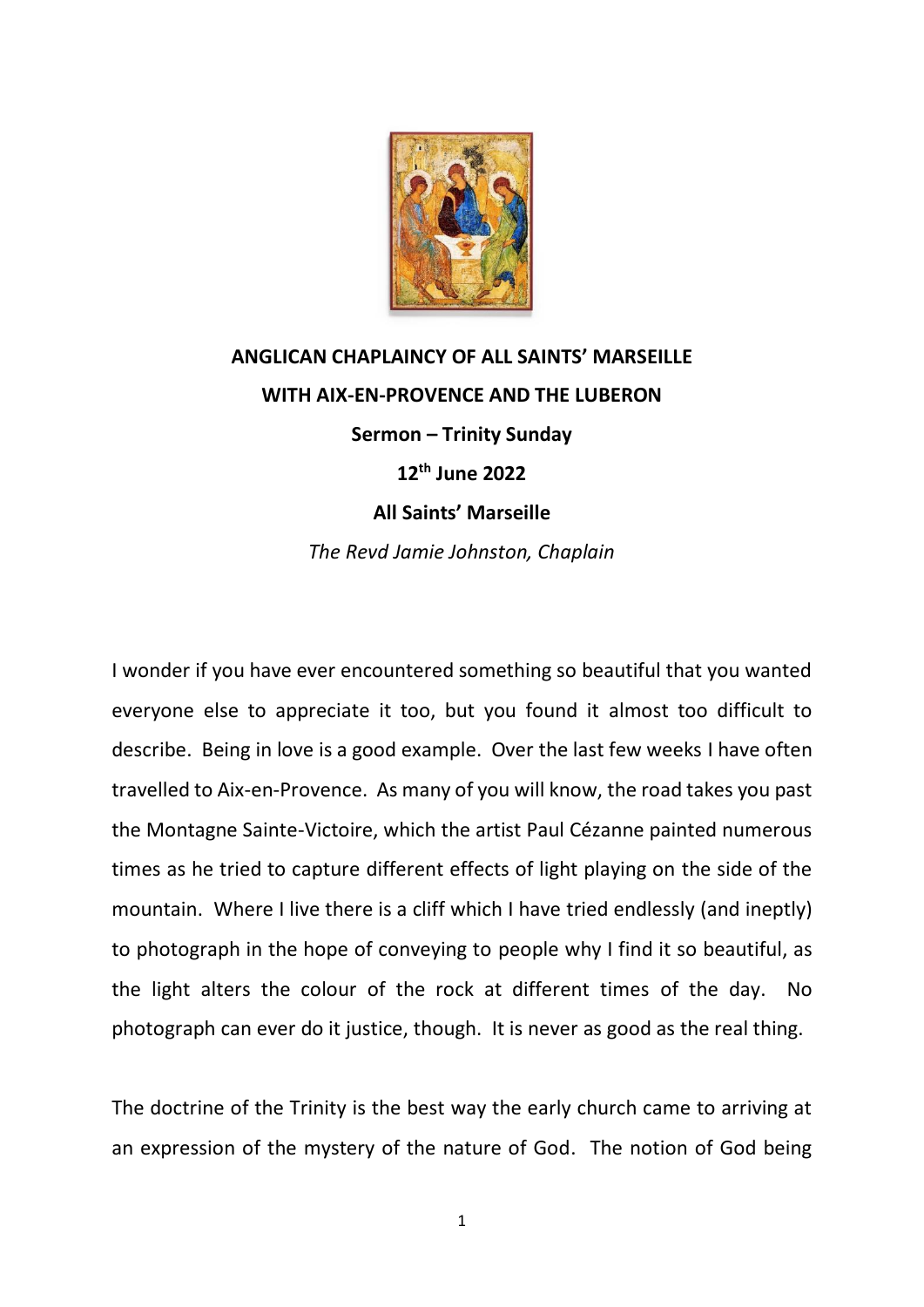three persons in one was first articulated fully in the fourth century, though some of the language of the Trinity is already there in the New Testament. Paul ends his second Letter to the Corinthians with the words: 'The grace of the Lord Jesus Christ, the love of God, and the communion of the Holy Spirit be with all of you' (2 Cor. 13.13). And, in Matthew's Gospel, Jesus's parting words to his closest followers are that they are to 'make disciples of all nations, baptizing them in the name of the Father and of the Son and of the Holy Spirit' (Matthew 28:19). But it took another four centuries to distil it into a doctrine of the church.

The doctrine of the Trinity has caused controversy, schism and even warfare. But churches and theologians have always disagreed about things. The problem is that faith engages not only our deepest emotions and commitments, but also our deepest sense of who we are, in relation both to God and to one another. Within the Church of England alone there have been endless fallings out, quite apart from its turbulent early decades. Two hundred years ago the argument was about the abolition of slavery. A hundred and fifty years ago it was about the nature of the Eucharist. Forty years ago it was about how we should understand the Resurrection. Thirty years ago (though after a much longer debate) the argument was about whether women should be ordained as priests, and as little as ten years ago it was about whether they should be appointed as bishops. For the last thirty years the debate has been about whether or not LGBTI+ people should be welcomed fully into the church, an issue that is due to come to a head within the next twelve months. And all of this is just within the Church of England.

A thousand years ago, in 1054, there was a seismic falling out between the Churches of the East and West over one small phrase in the Nicene Creed (which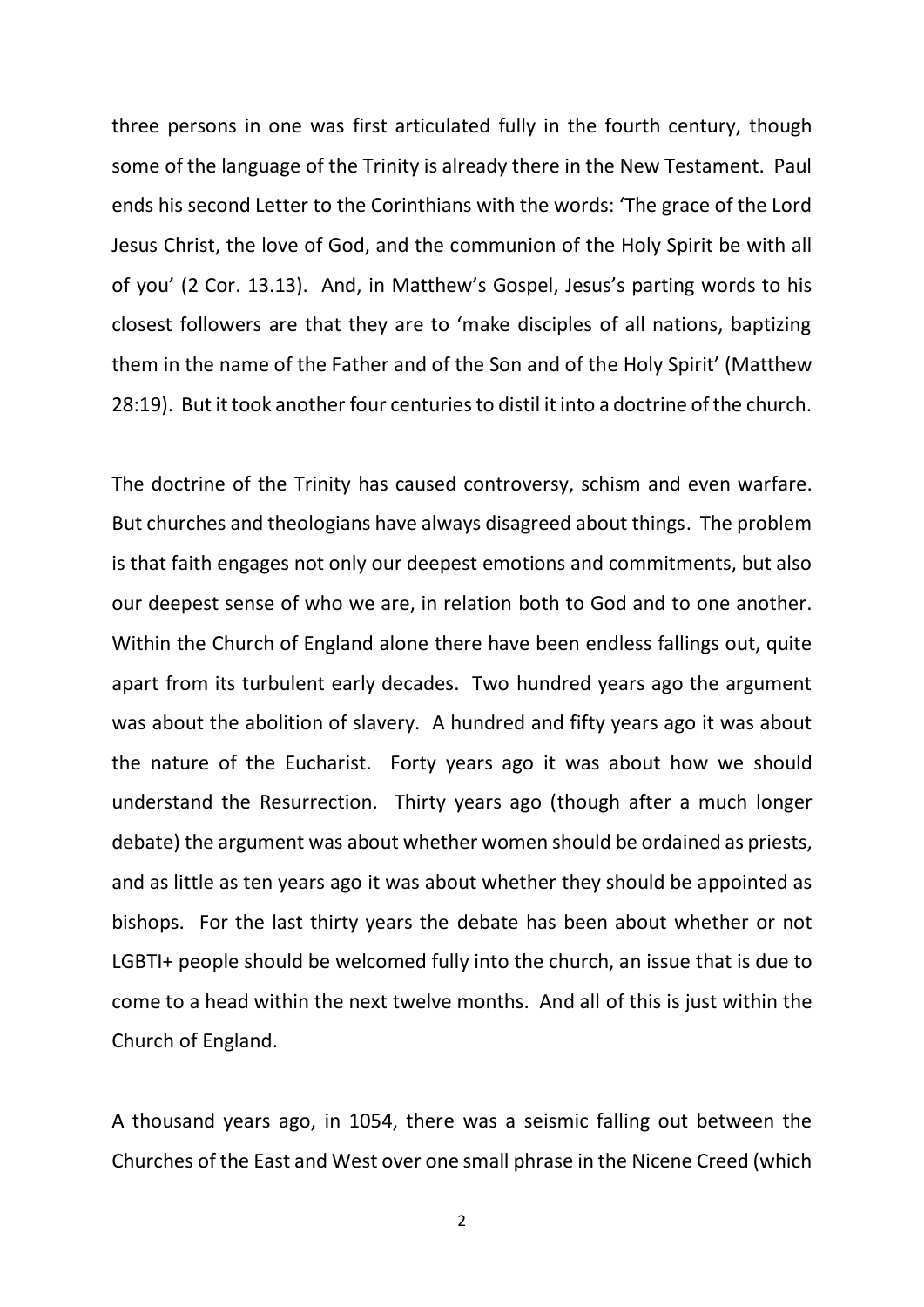we will say in a few minutes): the so-called *filioque* (meaning 'and the Son') – in other words, whether the Holy Spirit 'proceeds' from the Father only (as the Eastern Orthodox tradition holds) or from the Father 'and the Son' (as the Roman Catholic and Anglican churches maintain – these words having been added to the Roman liturgy in 1014). In truth, the argument was wider than this, part of a long-running battle for power between Rome and Constantinople which in the end proved irreconcilable. But the *filioque* clause was blamed, and it still causes a *frisson* between Eastern and Western traditions, as we are reminded each time we devise attempt to an ecumenical liturgy in Marseille.

Partly as a result of this history of controversy and difficulty, the doctrine of the Trinity also causes chronic anxiety to preachers on this Sunday, as they feel they ought to be able to explain it clearly. There is often talk of shamrocks (one plant with three leaves). In the village where I grew up, the local Reader was also the pharmacist as well as being an accomplished conjuror. I recall him pointing out on Trinity Sunday that he was encountered in the community in three different forms but that he was still the same person.

It's worth remembering that the word '*persona*' in Latin referred to the mask worn by actors in the theatre. Actors wore masks not in order to disguise themselves but to play different roles. The root of the word '*persona*' means to 'speak through' – which was literally true in the case of an actor's mask. For Christians, the one God is experienced in three different ways: God as Creator, prominent in the Old Testament; God as Redeemer, understood in the Gospels through the life, death and resurrection of Jesus; and God as Spirit or Sanctifier, received by the early Church at Pentecost, enabling it to go out and share the message of self-sacrificial love that lies at the heart of all things. Some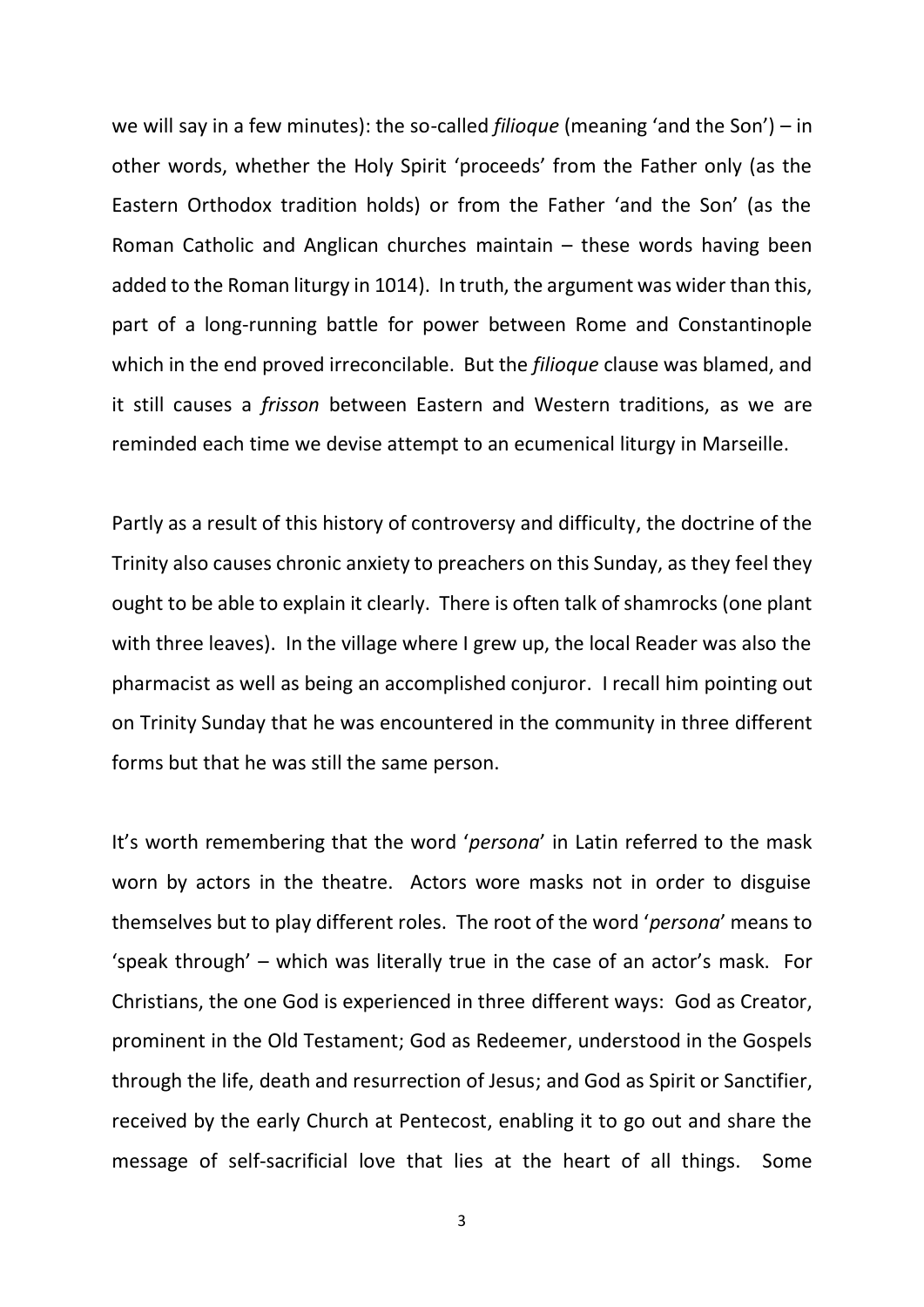theologians have focussed on how the Trinity also expresses an internal dynamic within the Godhead, a constant interplay of loving relationship between Father, Son and Spirit. Our Old Testament and Gospel readings this morning express this beautifully, in different ways.

Yet, as we contemplate the nature of God, in the end we find that language falls short, as photography does in attempting to convey the wonder of the natural world, for the nature of God is ultimately beyond our human comprehension. And so we must be willing to live with the mystery. Each of us, at our baptism, became part of that mystery. And each of us, in our Holy Communion today, can share in the mystery which is nothing less than an outpouring of the love of God. Acceptance of mystery – in some ways, that is what faith is all about.

As we saw on this Sunday last year, it is sometimes better to allow the mystery to speak to us through the medium of art rather than words. Contemplating the famous icon which you have at the top of your service sheets can be a good starting-point - Anton Rublev's icon of the Trinity, painted in the fifteenth century, with its three gentle presences inviting us into their communion.

It is good to sit with this icon for a while, allowing the welcome it conveys to permeate our soul. (The same icon is also used as a symbol of hospitality.) Enjoying the sense of being accepted into the relationship between the figures, noting how a space has been kept for us at their table, the circular table which after a time we realise is also shaped like a chalice. Wondering at the sense of our being welcomed into the dynamic of the divine love, of which across the centuries the Trinity is the best articulation the church has been able to find to express it. Reaching, however tentatively, and in awe and wonder, towards an